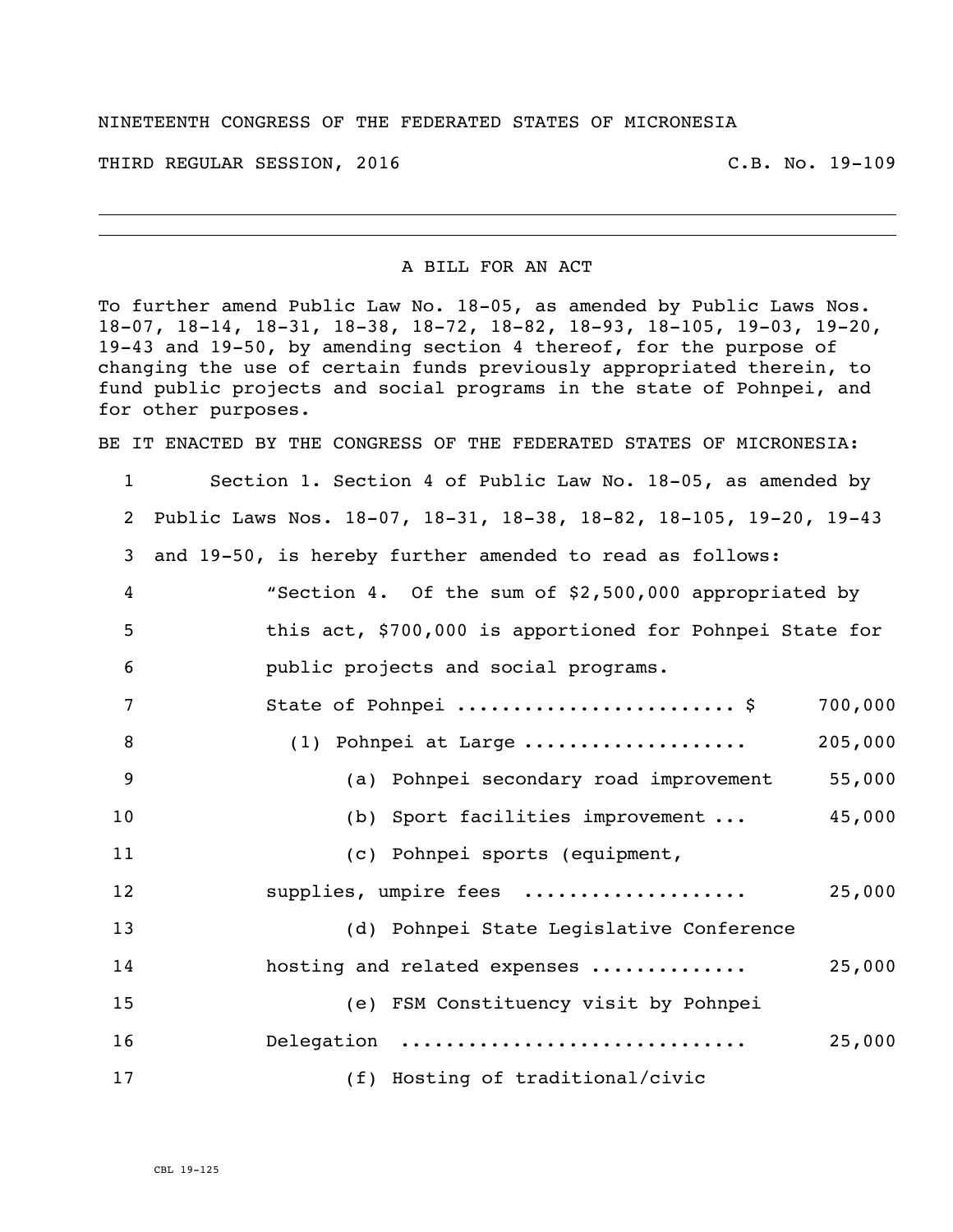C.B. No. 19-109

| $\mathbf{1}$   | leaders' conference/travel, including       |         |
|----------------|---------------------------------------------|---------|
| $\overline{2}$ | from foreign governments and states  \$     | 15,000  |
| 3              | (g) Consumers Association                   | 15,000  |
| 4              | (2) Election District No. 1                 | 165,000 |
| 5              | (a) Community water extension/              |         |
| 6              | sanitary toilet facilities                  | 53,000  |
| 7              | (b) Channel and shoreline cleanup           | 9,723   |
| $\,8\,$        | (c) Elementary Schools subsidy              |         |
| 9              | in Election District No. 1, Pohnpei State . | 20,000  |
| 10             | (d) Dispensaries subsidy in                 |         |
| 11             | Election District No. 1, Pohnpei State      | 5,000   |
| 12             | (e) Graduate students' outstanding debts    | 7,000   |
| 13             | (f) PUC lights installations/accessories    | 10,000  |
| 14             | (g) Kakao nursery                           | 13,277  |
| 15             | (h) Small business/entrepreneurship         |         |
| 16             | start up                                    | $-0-$   |
| 17             | (i) Medical referral                        | 10,000  |
| 18             | (j) Student financial assistance            | 37,000  |
| 19             | (3) Election District No. 2                 | 165,000 |
| 20             | Rohi/Rehntu road paving [20,000]<br>(a)     | 35,000  |
| 21             | Paies-Kitti water system<br>(b)             | 10,000  |
| 22             | Nansalohi-Madol water system<br>(C)         | 10,000  |
| 23             | Soamwoai-Kitti water system<br>(d)          | 10,000  |
| 24             | Kinakapw road improvement<br>(e)            | 5,000   |
| 25             | (f) Rehntu (Nintok) road improvement        | 30,000  |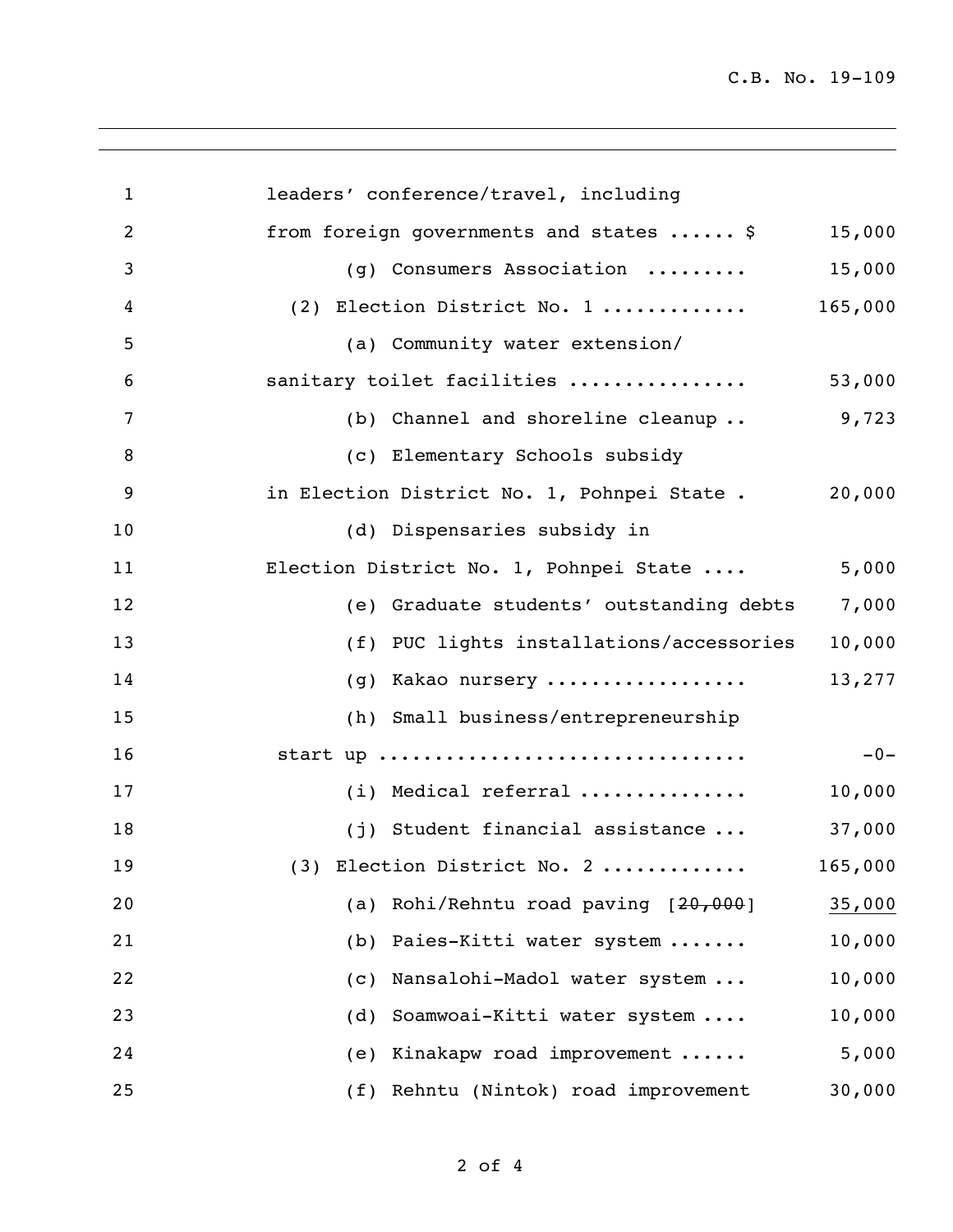$C.B. No.$ 

| $\mathbf{1}$     | (g) Pohnpaip (Nanmand) road improvement \$ | 5,000          |
|------------------|--------------------------------------------|----------------|
| 2                | (h) Moailap coastal access road            |                |
| 3                | improvement                                | 5,000          |
| $\overline{4}$   | (i) Pohnlangas Ice Plant road              |                |
| 5                | improvement                                | 5,000          |
| $\boldsymbol{6}$ | (j) Police vehicle purchase supplement     | 10,000         |
| 7                | $(k)$ Drilling rig and accessories         | 5,000          |
| 8                | (1) Students financial assistance          | 5,000          |
| 9                | (m) Purchase of PVC pipes and materials    | 5,000          |
| 10               | (n) Election District No. 2                |                |
| 11               | administrative support services            | 20,000         |
| 12               | (o) Kitti Judiciary branch fencing.        | 5,000          |
| 13               | (p) Pahnkarat culvert/bridge [15,000]      | $\overline{0}$ |
| 14               | (4) Election District No. 3                | 165,000        |
| 15               | (a) Care Micronesia Foundation             | 25,000         |
| 16               | (b) Election District No. 3                |                |
| 17               | administrative support services            | 15,000         |
| 18               | (c) Medical referral assistance            | 10,000         |
| 19               | (d) Youth activities and supplies          | 2,363          |
| 20               | (e) Road repair and beautification.        | 70,000         |
| 21               | (f) Extension of power lines to            |                |
| 22               | rural areas/farm roads                     | 30,000         |
| 23               | (g) Students financial assistance          |                |
| 24               | (Xavier High School)                       | 12,637"        |
| 25               |                                            |                |